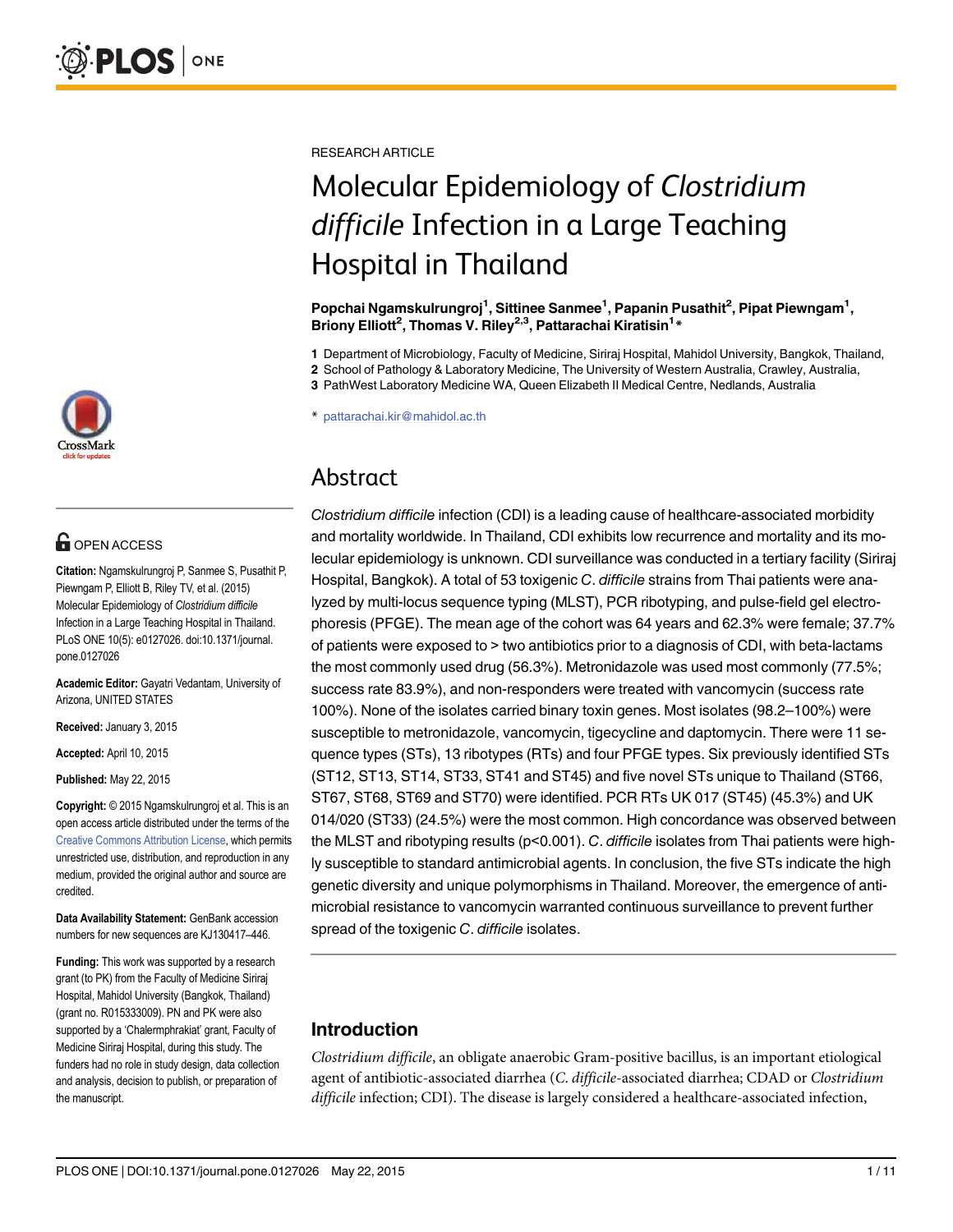Competing Interests: The authors have declared that no competing interests exist.

ONE

<span id="page-1-0"></span>**PLOS**I

with symptoms ranging from mild diarrhea to severe pseudomembranous colitis, which can occur during antibiotic treatment or shortly thereafter [\[1](#page-8-0)]. Two large clostridial toxins (LCTs), one an enterotoxin (toxin A; TcdA), the other a cytotoxin (toxin B; TcdB), are produced by toxigenic strains of C. difficile. The toxins interfere with the activity of proteins important for regulating actin polymerization, thereby leading to the disruption of the cell's cytoskeleton [\[1](#page-8-0)]. Toxigenic strains capable of causing CDI produce both toxins; however, toxin A-negative strains are increasingly being reported  $[2-4]$  $[2-4]$  $[2-4]$  $[2-4]$  $[2-4]$ .

An additional toxin discovered in 1997, the actin perturbing binary toxin (CDT), has been reported to be present in 4–12% of toxigenic C. difficile [\[5](#page-8-0)]. This toxin consists of two independent components comprising a catalytic (CDTa) and binding (CDTb) domain. Although the contribution of CDT to the virulence of C. difficile remains controversial, its biological function and its genetic and immunological properties are reported to closely resemble those of Clostridium perfringens iota toxin [\[6](#page-8-0)]. Interestingly, studies have reported synergy between CDT and LCTs [\[7](#page-8-0)[,8](#page-9-0)], and that the presence of CDT might be an indicator for recurrent CDI [\[9](#page-9-0)].

As the prevalence of CDI increases globally as a consequence of high levels of antibiotic use, several techniques for investigating its epidemiology have been developed. Pulse-field gel electrophoresis (PFGE), PCR ribotyping and restriction endonuclease analysis have been used widely as typing methods  $[10]$ . Because gel banding patterns can be difficult to compare across laboratories, two multi-locus sequence typing (MLST) methods were recently established [\[11,12\]](#page-9-0). Use of the established MLST scheme for C. difficile and the publicly available online database of seven C. difficile housekeeping genes comprising aroE (shikimate dehydrogenase), dutA (dUTP pyrophosphatase), gmk (guanylate kinase), groEL (60 kDa chaperonin), recA (recombinase), sodA (superoxide dismutase) and tpi triosephosphate isomerase) enabled an inter-laboratory comparison of up to 65 of the sequence types (STs) present in the Pasteur Institute database [[11](#page-9-0)]. The other MLST method, based on a different set of seven housekeeping genes, namely, *adk* (adenylate kinase),  $atpA$  (ATP synthase subunit alpha),  $dxr$  (1-deoxy-Dxylulose 5-phosphate reductoisomerase), sodA (superoxide dismutase), recA (recombinase A),  $q\nu A$  (serine hydroxymethyltransferase) and tpi (triose phosphate isomerase) had similar discriminatory power  $[12]$  $[12]$  $[12]$ .

CDI is frequently reported to be associated with previous exposure of the bacterium to clindamycin, cephalosporins and fluoroquinolones. Treatment for CDI can include antibiotic discontinuation; however, this alone is not always effective and antibiotic treatment is necessary in moderate to severe cases  $[1]$  $[1]$  $[1]$ . Because the antibiotics recommended in standard treatment regimens are metronidazole and vancomycin  $[13]$  $[13]$ , the susceptibilities of C. difficile strains to these agents have been investigated [[14](#page-9-0)]. In most cases, a high degree of resistance was observed against antibiotics reported to be associated with CDI, and most strains were susceptible to the antibiotics recommended in the standard treatment regimen for this disease [[14](#page-9-0)].

In Thailand, several studies have investigated the clinical and microbiological aspects of CDI  $[15-17]$  $[15-17]$  $[15-17]$  $[15-17]$  $[15-17]$ . In 1990, a study showed the prevalence of fecal toxin B was 52.5% among Thai diarrheal patients [\[15\]](#page-9-0). More recently, studies reported beta-lactam antibiotics to be the most commonly used drugs prior to the onset of CDAD [[16](#page-9-0)]. Additionally, CDI was reported to have low recurrence and mortality rates  $[17]$  $[17]$  $[17]$ . However, at present, data regarding the molecular epidemiology and antibiotic susceptibility profile of Thai C. difficile isolates is limited. Thus, this study aimed to perform the first comprehensive epidemiological study of toxigenic C. difficile isolated from Thai patients.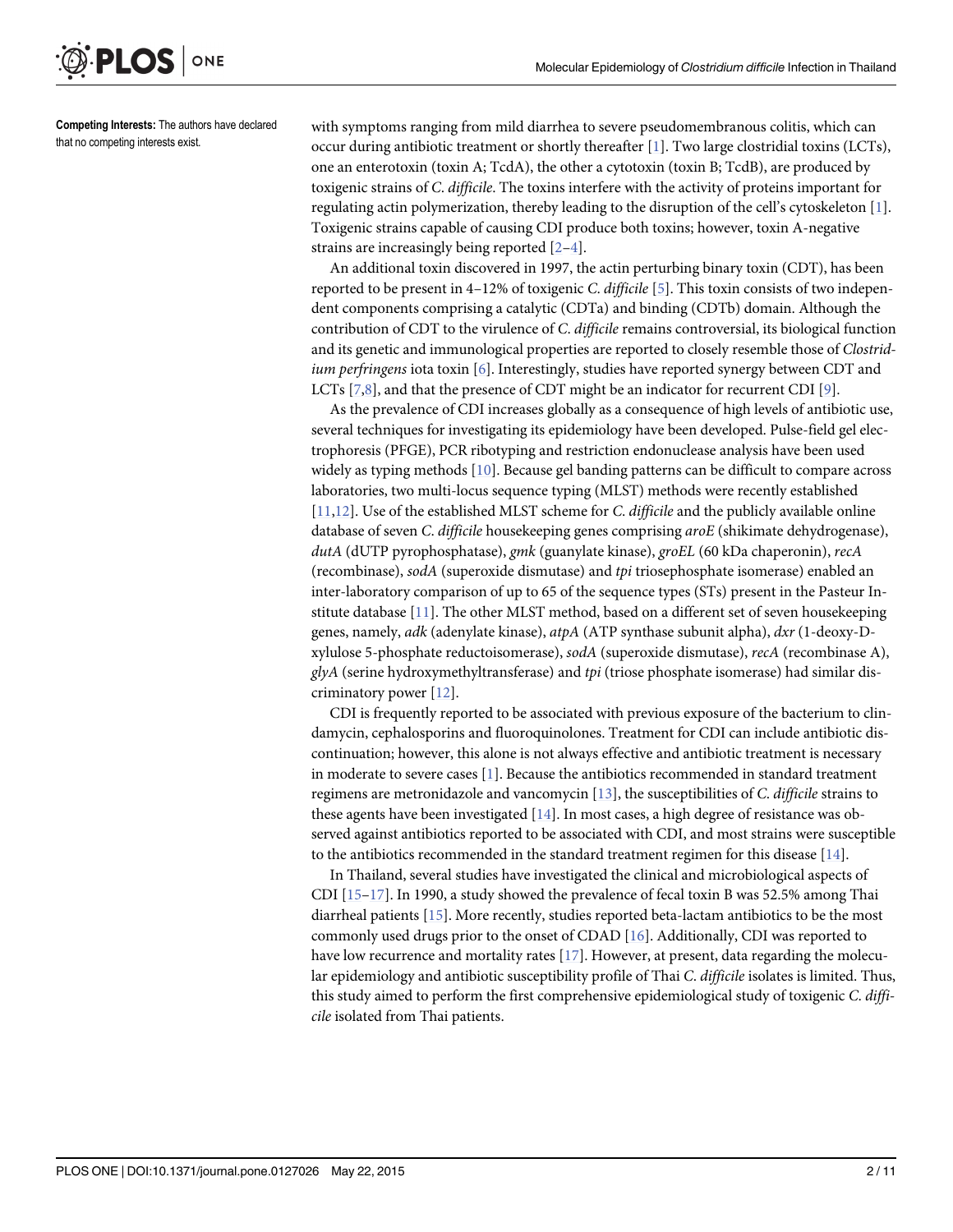## <span id="page-2-0"></span>Materials and Methods

### Isolates and growth media

The 53 toxin-positive C. difficile strains used in this study were isolated from the stools of patients who were diagnosed with suspected CDI and had been admitted to Siriraj Hospital, Bangkok, Thailand, between 2006 and 2008. This study was approved by the Siriraj Institutional Review Board [approval no. Si414/2007]. The requirement for informed consents was waived as the study was a retrospective chart review. Patient records/information was anonymized and de-identified prior to analysis. Toxins in the isolates were detected with a qualitative immunochromatographic assay (Xpect C. difficile toxin A/B test; Thermo scientific, Lenexa, KS, USA), according to the manufacturer's instructions. All toxin-positive samples identified in this manner were confirmed by toxin gene detection (as described below). Only toxin gene-positive strains were included in subsequent studies. Duplicate specimens from the same patients were excluded. Species identification was done according to internationally agreed standard testing procedures, which includes 16S ribosomal RNA sequence analysis [[18](#page-9-0)]. Strains were maintained on blood agar plates at 37°C in anaerobic conditions and in 30% glycerol at –80°C for long term storage.

## Antibiotic susceptibility tests

Susceptibility of the toxigenic C. difficile strains to vancomycin, metronidazole, ciprofloxacin, moxifloxacin, linezolid, tigecycline and daptomycin was determined using an E-test as previously described [[19](#page-9-0)]. The quality control strains for Gram-positive tests were Staphylococcal aureus ATCC 29213. Briefly, a suspension equivalent to a 0.5 McFarland standard for each isolate was prepared in nutrient broth (Oxoid Ltd, Basingstoke, UK) and swabbed onto supplemented (hemin and vitamin K1) Brucella agar containing 5% sheep blood (BBL Microbiology Systems, Cockeysville, MD). An E-test strip (AB Biodisk, Solna, Sweden) was applied to each plate and the plates were incubated at 37°C in anaerobic conditions for 48 h. The results were interpreted using the epidemiological cutoff values recommended by the European Committee on Antimicrobial Susceptibility Testing (EUCAST, [http://www.eucast.org/\)](http://www.eucast.org/) [\[20\]](#page-9-0).

## DNA extraction

Genomic DNA was prepared from C. difficile grown on blood agar overnight at 37°C in anaerobic conditions. A full loop (approximately 10 μl) of cells was harvested and used for subsequent DNA extraction. High molecular weight DNA was extracted using a High Pure PCR Template Preparation Kit (Roche Applied Science, Indianapolis, IN) according to the manufacturer's instructions.

## Detection of C. difficile toxin genes

tcdA, tcdB, cdtA and cdtB genes were detected in the isolates using a 5-plex PCR containing 12 primers specific to the four toxin genes and a control gene, 16S rDNA ([S1 Table\)](#page-8-0). The multiplex PCR assay was performed according to a previously published method [[21](#page-9-0)]. Subsequently, the isolates were screened with an in-house PCR for the presence of toxin A ( $tcdA$ ) [[22](#page-9-0)] and for changes in the tcdA repetitive region [[22](#page-9-0)].

## PCR ribotyping

Ribotyping of the isolates based on the 16S-23S intergenic spacer region was done as previously described [\[23](#page-9-0)]. PCR amplifications were performed using the following primers: 5'-CTGGGG TGAAGTCGTAACAAGG-3' and 5'-GCGCCCTTTGTAGCTTGACC-3'. The PCR conditions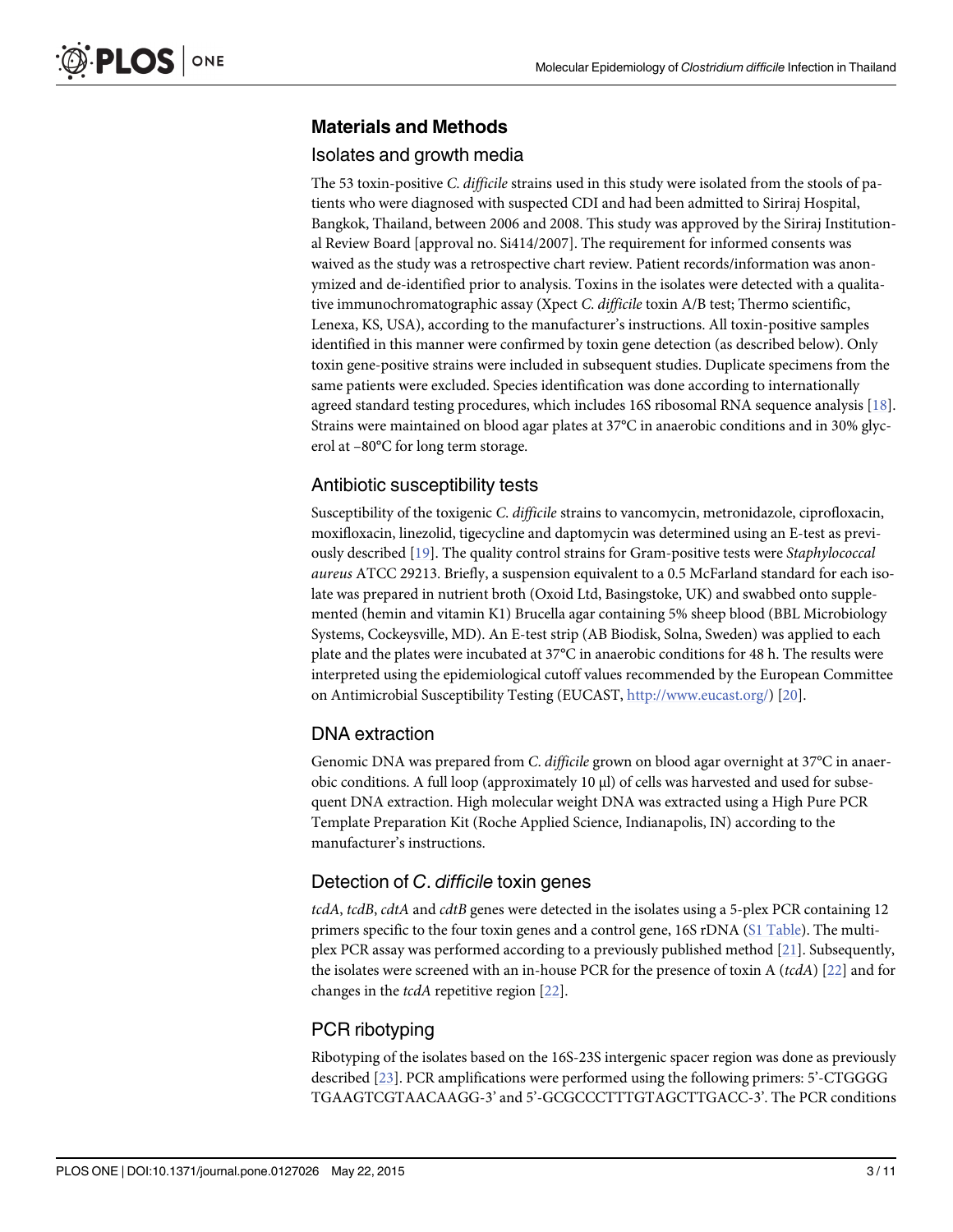<span id="page-3-0"></span>comprised 35 cycles of denaturation at 94°C for 1 min, annealing at 55°C for 1 min and extension at 72°C for 2 min. Amplification products were concentrated and electrophoresis was performed on 3% agarose gels. The typing patterns generated were compared with those of a previously published library [[10](#page-9-0)].

#### PFGE

PFGE was performed according to a previously published method  $[24]$ . Briefly, the isolates were grown in pre-reduced Schaedler's anaerobic broth at 37°C overnight in an anaerobic atmosphere. The bacterial cells were pelleted and lysed in 100 μl of lysis buffer (10 mM Tris, 0.5 mM EDTA, 0.8% N-lauryl sarcosine, 5 mg/ml lysozyme). Plugs containing the bacterial cells were made using 2% PFGE-grade agarose with a low melting point. The bacterial plugs were then incubated in the lysis buffer for 1 h at 37°C followed by incubation in 0.5 mM EDTA, 1% N-lauryl sarcosine, 10 mg/ml proteinase K, overnight at 50°C. The plugs were washed and digested with SmaI restriction enzyme (20 U) for 5 h at 30°C. The digested products were run on a 1% PFGE-grade agarose gel using a CHEF Mapper (Bio-Rad, UK) with previously described settings [[24](#page-9-0)]. The gels were documented and analyzed with a Fingerprinting II program (Bio-Rad). Dendrograms were constructed by the unweighted pair-group method with arithmetic mean clustering using the Dice correlation coefficient [[25\]](#page-9-0).

#### MLST

MLST was performed and analyzed according to the methodologies of previous publications [\[11](#page-9-0)]. Briefly, seven unlinked genetic loci, aroE (shikimate dehydrogenase), dutA (dUTP pyrophosphatase), gmk (guanylate kinase), groEL (60 kDa chaperonin), recA (recombinase), sodA (superoxide dismutase) and tpi (triosephosphate isomerase) were amplified and sequenced. The sequences generated were manually edited using BioEdit 7.0.9.0, [[25\]](#page-9-0) and allele types (ATs) and STs for each locus were assigned according to the C. difficile MLST database at the Pasteur Institute [\(http://www.pasteur.fr/recherche/genopole/PF8/mlst/Cdifficile2.html](http://www.pasteur.fr/recherche/genopole/PF8/mlst/Cdifficile2.html)) as previously described [[12](#page-9-0)].

#### Statistical analysis and correlation analysis

The PASW Statistics 18 program (IBM, Armonk, NY) was used to calculate frequencies of demographic data, antibiotic susceptibility, ATs and STs. Correlation analysis was done using a Lambda method for nominal variables by the PASW Statistics 18 program. Correlation and significance was defined when Lambda value was close to 1 and p-value was less than or equal to 0.05, respectively. Only MLST types with more than or equal to 3 members were subjected to the association analysis.

#### **Results**

#### C. difficile strains and patient demography

To obtain a complete overview of the epidemiology of pathogenic C. difficile, all strains isolated from 2006–2008 were tested for toxin production. Using immunochromatographic assays, a total of 53 C. difficile strains tested positive for toxin. The results of the multiplex PCR assay showed that these strains were also positive for tcdA and tcdB; therefore, they were included in this study. The cases from which C. difficile was isolated were aged 1–97 years, with a mean age of 64 years. The majority of patients were female (62.3%).

Analysis of the patient demography showed that 57.6% of the patients were being treated with antibiotics when CDI was diagnosed. We found that CDI can occur as late as 16 days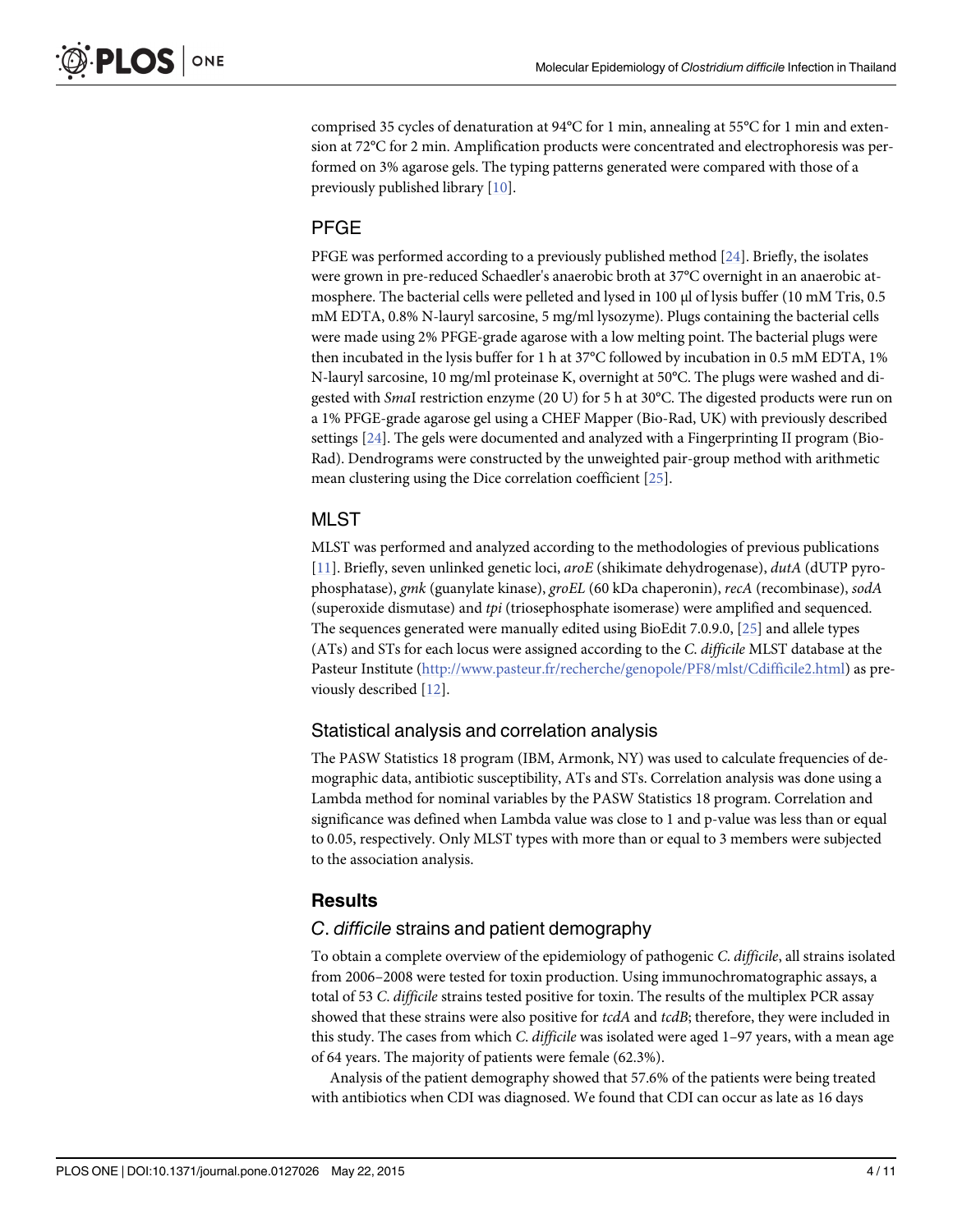<span id="page-4-0"></span>post-antibiotic discontinuation (mean value of 2.52 days). As studies have shown that CDI can occur long after antibiotic exposure  $[1]$  $[1]$ , here, we looked for a history of antibiotic use in the 2 months prior to diagnosis. During this period, patients with CDI were treated with zero to seven antibiotics, with 66.0% and 37.7% of them having used more than one and two antibiotics, respectively ([S2 Table\)](#page-8-0); 18.9% of the patients had no history of antibiotic use. Of the 126 antibiotic administration events, beta-lactams were the most frequently used drug (56.3%, Table 1).

Metronidazole was the most common antimicrobial used for treatment (77.5%; 31 of 40 patients with available data) with a cure rate of 83.9% (26 of 31 patients with available data). Vancomycin was administered for 14 days in three cases where the patients failed to respond to metronidazole treatment; this resulted in a 100% cure rate ([S2 Table\)](#page-8-0). The other two patients died from complications; hence the efficacy of metronidazole could not be determined.

## Antibiotic susceptibility of C. difficile

The minimum inhibitory concentration (MIC) of each antibiotic (MIC<sub>50</sub> and MIC<sub>90</sub>) is shown in [Table 2](#page-5-0). All C. difficile isolates were inhibited by a concentration of  $\leq 0.5$  µg/mL of metronidazole. All but two isolates were inhibited by a concentration of  $\leq$  0.75  $\mu$ g/mL of vancomycin. Very high MICs ( $>$ 32  $\mu$ g/mL) were observed in all isolates tested with ciprofloxacin and in 43% of the isolates (23/53) tested with moxifloxacin. Most isolates exhibited low MICs  $(< 0.5 \,\mu\text{g/mL})$  against linezolid, tigecycline and daptomycin [\(Table 2](#page-5-0)). Only moxifloxacin showed a considerable number of resistant isolates (45.2%) thus was subjected to correlation analysis. No correlation between the resistance with MLST, ribotype or PFGE type was observed (p-value = 0.818, 0.808 and 0.170, respectively).

## Molecular detection of C. difficile toxin

tcdA and tcdB genes were both present in all isolates, although 23 of them had a partial deletion in tcdA (A-B+). These included all strains from ribotypes (RTs) UK 017 (Th2, Th3, Th4, Th6, Th7, Th8, Th10, Th11, Th12, Th14, Th19, Th24, Th27, Th34, Th38, Th39, Th41, Th43, Th44, Th47, Th49 and Th53) and QX370 (Th45) ([S2 Table\)](#page-8-0). No isolates contained binary toxin genes (cdtA and cdtB).

## PFGE

Four PFGE types were recognized with type 2 being the most common (43.4%, [Fig 1](#page-6-0)).

| Table 1. Antibiotic exposure in the 2 month period preceding a diagnosis of CDI in patients.                                                                                                                                                                                                                                                                                              |                |  |  |
|-------------------------------------------------------------------------------------------------------------------------------------------------------------------------------------------------------------------------------------------------------------------------------------------------------------------------------------------------------------------------------------------|----------------|--|--|
| <b>Antibiotic groups</b>                                                                                                                                                                                                                                                                                                                                                                  | <b>Percent</b> |  |  |
| <b>Beta-lactams</b> amoxicillin-clavulanic acid (0.8%), cefdinir (0.8%), cefditoren (0.8%), cefipime<br>(4%), cefotaxime (1.6%), ceftazidime (5.6%), ceftriaxone (9.5%), cefuroxime (0.8%), cloxacillin<br>(0.8%), ertapenem (1.6%), imipenem (10.3%), meropenem (5.6%), penicillin (0.8%),<br>cefoperazone-sulbactam (2.4%), piperacillin-tazobactam (8.7%), ampicillin-sulbactam (2.4%) | 56.3           |  |  |
| Glycopeptides vancomycin (10.3%)                                                                                                                                                                                                                                                                                                                                                          | 10.3           |  |  |
| <b>Fluoroquinolones</b> ciprofloxacin (4.8%), levofloxacin (0.8%), moxifloxacin (1.6%), norfloxacin<br>$(0.8\%)$                                                                                                                                                                                                                                                                          |                |  |  |
| <b>Aminoglycosides</b> amikacin (4%), netilmicin (0.8%)                                                                                                                                                                                                                                                                                                                                   | 4.8            |  |  |
| <b>Metronidazole</b> metronidazole (4.8%)                                                                                                                                                                                                                                                                                                                                                 |                |  |  |
| <b>Lincosamides</b> clindamycin (4.8%)                                                                                                                                                                                                                                                                                                                                                    |                |  |  |
| <b>Others</b> amphotericin B $(3.2\%)$ , colistin $(2.4\%)$ , fluconazole $(0.8\%)$ , fosfomycin $(0.8\%)$ ,<br>ganciclovir (0.8%), itraconazole (0.8%), ivermectin (0.8%), roxithromycin (1.6%)                                                                                                                                                                                          | 11.1           |  |  |

doi:10.1371/journal.pone.0127026.t001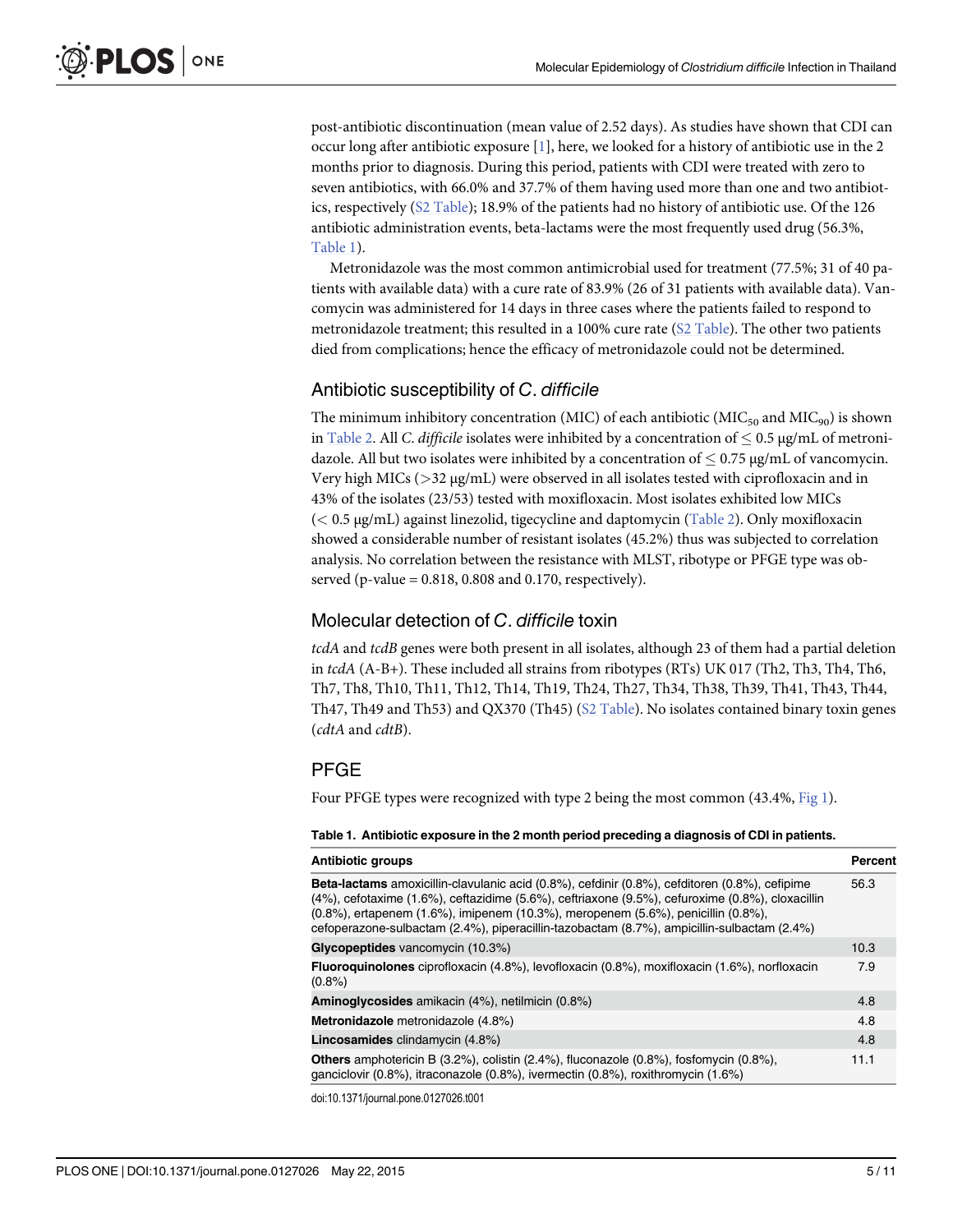| <b>Antibiotic</b> | MIC (number of isolates)                                                                                                                                         | %<br>Susceptible* |
|-------------------|------------------------------------------------------------------------------------------------------------------------------------------------------------------|-------------------|
| Metronidazole     | $\leq$ 0.016 (9), 0.016 (1), 0.023 (2), 0.032 (5), 0.047 (5), <b>0.064</b> (12), 0.094<br>$(7),$ 0.125 $(9),$ 0.19 $(2),$ 0.5 $(1)$                              | 100%              |
| Vancomycin        | $0.016$ (2), $0.023$ (1), $0.038$ (1), $0.047$ (2), $0.064$ (1), $0.094$ (1), $0.125$ (2),<br>$0.25$ (7), $0.38$ (9), $0.5$ (18), $0.75$ (7), $1.5$ (1), $3$ (1) | 98.2%             |
| Ciprofloxacin     | $>32**$ (53)                                                                                                                                                     | <b>NA</b>         |
| Moxifloxacin      | $0.032$ (1), $0.25$ (1), $0.38$ (5), $0.5$ (4), $0.75$ (10), 1 (5), $1.5$ (3), 24 (1), $>32$<br>(23)                                                             | 54.8%             |
| Linezolid         | $0.023$ (3), $0.032$ (3), $0.047$ (3), $0.064$ (1), $0.094$ (4), $0.125$ (5), $0.19$ (8),<br>$0.25$ (8), $0.38$ (12), $0.5$ (3), $0.75$ (1), 1 (1), 2 (1)        | NA                |
| Tigecycline       | $\leq$ 0.016 (34), 0.016 (7), 0.023 (9), 0.032 (2), 0.064 (1)                                                                                                    | 100%              |
| Daptomycin        | $0.023$ (4), $0.032$ (4), $0.047$ (5), $0.064$ (2), $0.094$ (4), $0.125$ (4), $0.19$ (7),<br>$0.25(5)$ , $0.38(7)$ , $0.5(5)$ , $0.75(5)$ , 1(1)                 | 100%              |

<span id="page-5-0"></span>

|  | Table 2. Susceptibility to various antibiotics of C. difficile isolates in this study (µg/mL). |
|--|------------------------------------------------------------------------------------------------|
|--|------------------------------------------------------------------------------------------------|

\*Based on EUCAST epidemiological cutoff values (metronidazole  $<$  2  $\mu$ g/mL, vancomycin  $<$  2  $\mu$ g/mL, moxifloxacin  $\leq 4$  µg/mL, tigecycline  $\leq 0.25$  µg/mL, daptomycin  $\leq 4$  µg/mL) updated 14 Jan 2014 [\(http://](http://www.eucast.org) [www.eucast.org](http://www.eucast.org)) [\[20](#page-9-0)].

\*\* MIC<sub>50</sub> and MIC<sub>90 of</sub> ciprofloxacin are identical. Underlined bold numbers are MIC<sub>50</sub>, italicized bold numbers are  $MIC<sub>90</sub>$ . NA = not applicable.

doi:10.1371/journal.pone.0127026.t002

## PCR ribotyping

Thirteen RTs were recognized. UK 017 (41.5%) and UK 014/020 (20.8%) were the two most common PCR RTs [\(Fig 1\)](#page-6-0).

## MLST

Thirty ATs and 11 STs were recognized. Among the Thai C. difficile isolates, ST45 and ST33 were the most common (45.3%) and second most common (24.5%), respectively. Interestingly, all but one A-B+ strain (22 of 23) belonged to ST45. Additionally, one novel AT of the groEL gene (AT18) and five novel STs (ST66, ST67, ST68, ST69 and ST70) were also found. AT18 and the five novel ST sequences have been submitted to the C. difficile MLST database at the Pasteur Institute. The sequences of all the ATs have also been submitted to GenBank under the following accession numbers: KJ130417-446 ([S3 Table\)](#page-8-0).

## PCR ribotyping, PFGE and MLST method correlations

Overall, high concordance was observed between the ribotyping and two MLST methods, while PFGE categorized strains differently. For example, most strains of ST14, ST33, ST41 and ST45 correlates with the ribotype QX001 (100%), UK014/020 (84.6%), UK046 (83.3%) and UK017 (91.7%) with Lamda value of 0.87 (p-value <0.001). ([Fig 1](#page-6-0)). However, RT UK 014/020 (ST33) correlated with PFGE types 1, 3 and 4 ( $Fig 1$ ).</u>

## **Discussion**

The risk factors associated with development of CDI include exposure to antibiotics, advanced age, hospitalization and residency in a long-term care facility  $[1]$  $[1]$ . Similar risk factors are also relevant in Thailand where most patients with CDI were of advanced age (mean age 64 years old), had been exposed to antibiotics and were long-term in-patients (96.2%; mean in-patient duration 62.4 days, data not shown). Analysis of patient medical records showed that beta-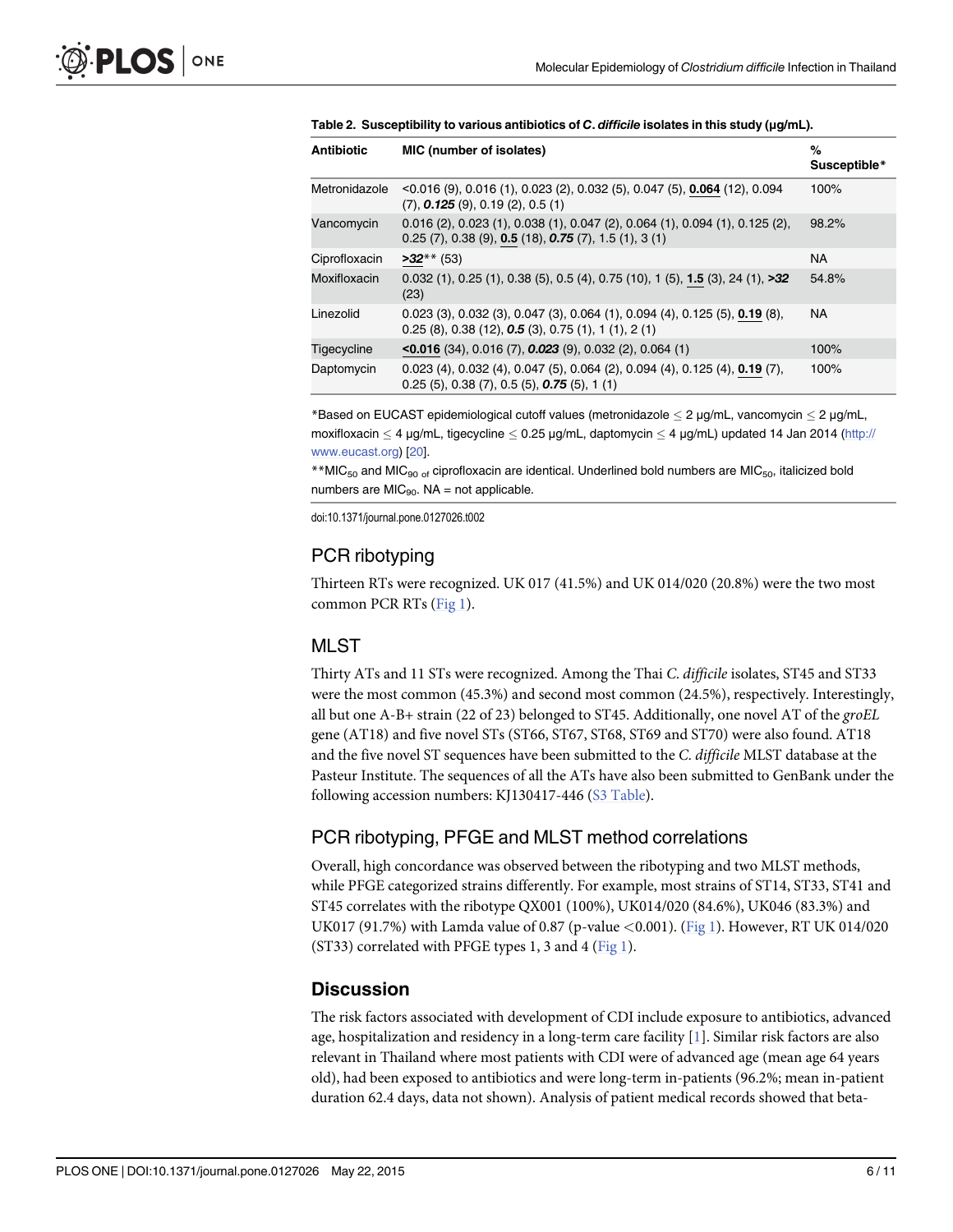



[Fig 1. D](#page-4-0)endrogram showing PFGE types and their correlations with RTs and STs. Numbers on the branches represent PFGE types. ID = strain identity; RT = ribotype; ST = sequence type. The scale represents the percentage level of similarity.

doi:10.1371/journal.pone.0127026.g001

<span id="page-6-0"></span>**D. PLOS** ONE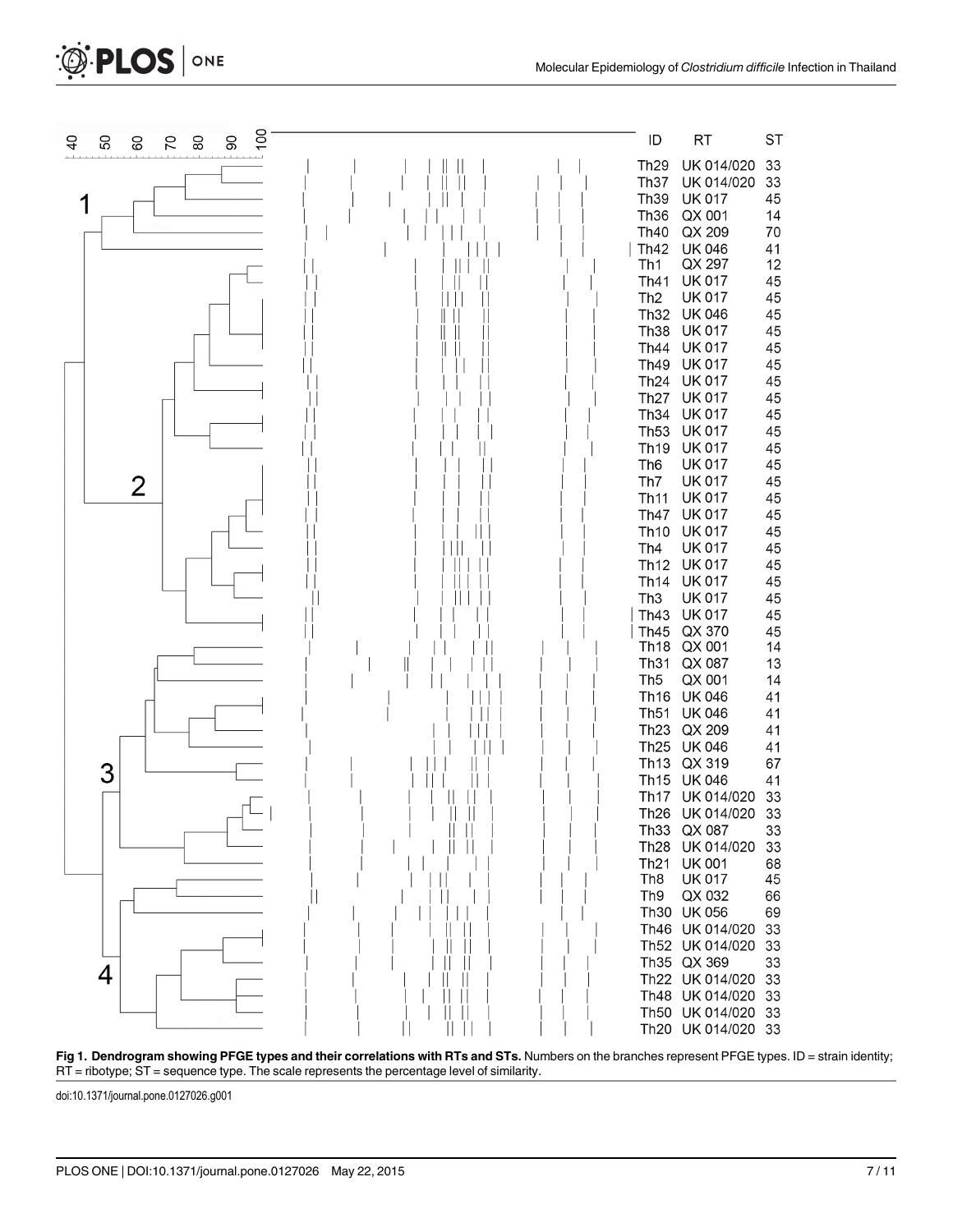<span id="page-7-0"></span>lactams were the most commonly administered antibiotics prior to the acquisition of CDI. This finding is consistent with the scientific literature, whereby antibiotics, including beta-lactams, lincosamides, and fluoroquinolones were frequently associated with CDI [\[26](#page-9-0)].

Among the 53 cases, two were young children aged 1 and 6 years old. Studies have found that C. difficile strains isolated from children with CDI are often acquired in the community in the absence of previous antibiotic exposure [[27](#page-9-0)]. Although detailed medical records were unavailable, the low MICs of moxifloxacin (0.5 and 0.38 μg/mL) for the strains isolated from the two children indicate that their infections were acquired outside healthcare settings, particularly as the MICs were well-below the EUCAST epidemiological cut-off value ( $\leq 4 \mu$ g/mL) [\[28\]](#page-9-0). More research involving Thai pediatric cohorts is required before further conclusions can be drawn.

As metronidazole and vancomycin are the drugs of choice for CDI treatment [\[29](#page-10-0)], their MICs were determined. Although oral vancomycin and fidaxomicin are the only FDA-approved treatments for CDI, metronidazole has also been found to be effective at treating mild to moderate CDIs [[13](#page-9-0)]. Symptom relief was observed in up to 20% of the cases within the first 48 h of following these standard treatments [[30](#page-10-0)]. In Thailand, comparable results were observed for oral metronidazole (72.41%), while vancomycin was shown to be an effective treatment for CDI. Fluoroquinolone treatment is known to be a risk factor for the development of CDI [[26](#page-9-0)]. As such, C. difficile isolates were tested for ciprofloxacin and moxifloxacin resistance. Finally, the MICs of various other antibiotics including linezolid, tigecycline and daptomycin against C. difficile were also investigated to determine their suitability as alternative treatments for CDI [[14](#page-9-0)[,30](#page-10-0)]. As anticipated, most C. difficile strains exhibited high MICs when tested against fluoroquinolones, particularly ciprofloxacin, while low MICs were observed with the new antibiotics, suggesting their potential as new therapeutic options for CDI.

Because CDT was previously found in  $4-12\%$  of toxigenic C. difficile samples [\[5](#page-8-0)], the isolates were screened for the presence of *cdtA* and *cdtB*. Despite CDT-producers increasingly being reported as the causative agents of CDI, our results suggest that this has not occurred in Thailand. Infection with CDT-positive C. difficile is associated with higher mortality and recurrence rates [\[9\]](#page-9-0). This is in agreement with our findings that the CDT-negative C. difficile isolated from Thai patients exhibited low virulence and no resistance against standard drug treatments. Moreover, as reported previously  $[18]$  $[18]$  $[18]$ , the A-B+ variant isolates mostly belonged to the same genotype (UK 017 and ST45). This emphasizes the high correlation observed between the standard genotyping methods and the toxin genotype.

As anticipated from the treatment outcomes, the isolates had high susceptibility levels against metronidazole and vancomycin, which are the first-line drugs for CDI treatment. Similarly, no resistance was observed against the alternative drugs, tigecycline and daptomycin. For linezolid, although an epidemiological cut-off value has not been established, all isolates showed promising MICs of  $\leq 2 \mu g/mL$ , which is a clinical breakpoint for streptococci [[20](#page-9-0)], and lower than those isolated from the United States where strains with MIC as high as 8 μg/mL were isolated from both animals [[31](#page-10-0)] and humans [\[32\]](#page-10-0). Additionally, the high MIC values of the isolates against fluoroquinolones was as expected, given the existing scientific literature. Overall, the antibiotic susceptibility of Thai C. difficile isolates is in line with surveys from Sweden  $[14]$  $[14]$ , Taiwan  $[19]$  and Canada  $[33]$  $[33]$  $[33]$ , where high susceptibility to metronidazole and vancomycin, and low susceptibility to fluoroquinolones were reported. However, as the clinical breakpoints for these agents have not been established for C. difficile, interpretation of the MIC values may produce misleading results, and their clinical applications are limited.

Finally, because MLST and ribotyping methods typically exhibit high discriminatory power and are reliable and reproducible, they were used in this study. High overall agreement was observed between the two techniques, which further emphasized their reliability and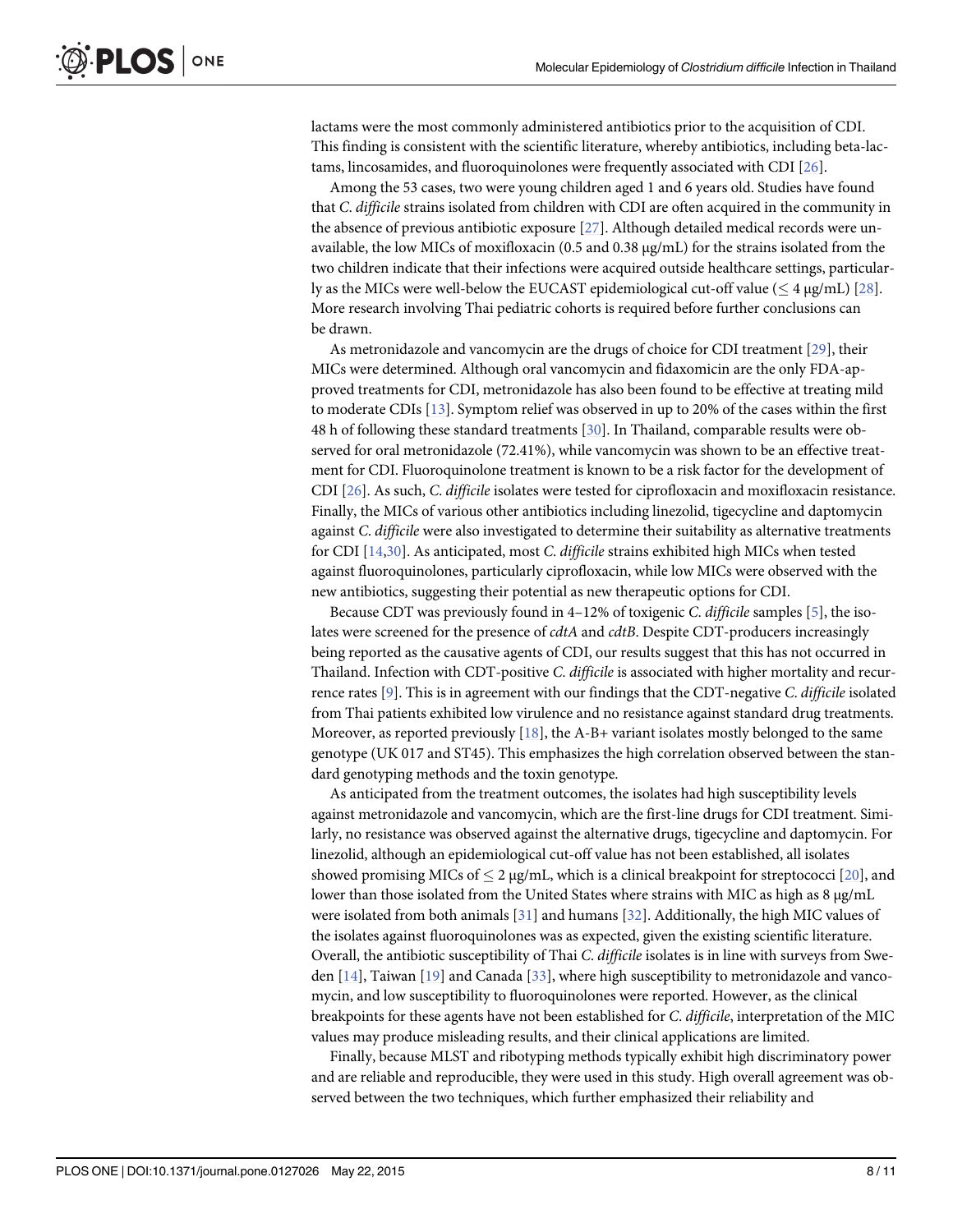<span id="page-8-0"></span>reproducibility. Six of the STs (ST12, ST13, ST14, ST33, ST41 and ST45) among the isolates have also been reported in Europe, North America and Asia [\[11,](#page-9-0)[34\]](#page-10-0). The two most common STs in our study (ST45 and ST33) were also among the most common STs in the MLST database containing 539 isolates [\[34](#page-10-0)]. Similarly, the rare STs in our study (ST12, ST13 and ST14) were also rare in this database. Interestingly, the hypervirulent PCR RT UK 027 (ST3) [[35](#page-10-0)] was not observed. The absence of the latter and other CDT-producers might have contributed to the low recurrence and mortality rates observed in Thailand thus far  $[17]$ . However, to be able to draw this conclusion, further sampling of C. difficile from other area in Thailand is warranted.

#### Supporting Information

[S1 Table](http://www.plosone.org/article/fetchSingleRepresentation.action?uri=info:doi/10.1371/journal.pone.0127026.s001). Primers used in this study. (DOCX)

[S2 Table](http://www.plosone.org/article/fetchSingleRepresentation.action?uri=info:doi/10.1371/journal.pone.0127026.s002). Patient demographic data. (DOCX)

[S3 Table](http://www.plosone.org/article/fetchSingleRepresentation.action?uri=info:doi/10.1371/journal.pone.0127026.s003). GenBank accession numbers for the sequences of the MLST alleles. (DOCX)

#### Acknowledgments

We thank the Department of Microbiology and Division of Medical Records of the Faculty of Medicine Siriraj Hospital, Mahidol University, for providing study isolates as well as microbiological and patient data. We also appreciate Dr. Thoetchai Peeraphatdit and Mr.Chaitat Laesripa for their technical assistance.

#### Author Contributions

Conceived and designed the experiments: PN TVR PK. Performed the experiments: PN SS PPu PPi BE PK. Analyzed the data: PN TVR PK. Contributed reagents/materials/analysis tools: PN TVR PK. Wrote the paper: PN PPu TVR PK.

#### References

- [1.](#page-1-0) Cecil JA (2012) Clostridium difficile: Changing Epidemiology, Treatment and Infection Prevention Measures. Curr Infect Dis Rep 14: 612–619. doi: [10.1007/s11908-012-0298-9](http://dx.doi.org/10.1007/s11908-012-0298-9) PMID: [23054932](http://www.ncbi.nlm.nih.gov/pubmed/23054932)
- [2.](#page-1-0) Rupnik M, Grabnar M, Geric B (2003) Binary toxin producing Clostridium difficile strains. Anaerobe 9: 289–294. PMID: [16887714](http://www.ncbi.nlm.nih.gov/pubmed/16887714)
- 3. Chia JH, Lai HC, Su LH, Kuo AJ, Wu TL (2013) Molecular epidemiology of Clostridium difficile at a medical center in Taiwan: persistence of genetically clustering of A(-)B(+) isolates and increase of A(+) B(+) isolates. PLoS One 8: e75471. doi: [10.1371/journal.pone.0075471](http://dx.doi.org/10.1371/journal.pone.0075471) PMID: [24116048](http://www.ncbi.nlm.nih.gov/pubmed/24116048)
- [4.](#page-1-0) Rupnik M, Kato N, Grabnar M, Kato H (2003) New types of toxin A-negative, toxin B-positive strains among Clostridium difficile isolates from Asia. J Clin Microbiol 41: 1118–1125. PMID: [12624039](http://www.ncbi.nlm.nih.gov/pubmed/12624039)
- [5.](#page-1-0) Gulke I, Pfeifer G, Liese J, Fritz M, Hofmann F, Aktories K, et al. (2001) Characterization of the enzymatic component of the ADP-ribosyltransferase toxin CDTa from Clostridium difficile. Infect Immun 69: 6004–6011. PMID: [11553537](http://www.ncbi.nlm.nih.gov/pubmed/11553537)
- [6.](#page-1-0) Popoff MR, Rubin EJ, Gill DM, Boquet P (1988) Actin-specific ADP-ribosyltransferase produced by a Clostridium difficile strain. Infect Immun 56: 2299–2306. PMID: [3137166](http://www.ncbi.nlm.nih.gov/pubmed/3137166)
- [7.](#page-1-0) Stubbs S, Rupnik M, Gibert M, Brazier J, Duerden B, Popoff M (2000) Production of actin-specific ADPribosyltransferase (binary toxin) by strains of Clostridium difficile. FEMS Microbiol Lett 186: 307–312. PMID: [10802189](http://www.ncbi.nlm.nih.gov/pubmed/10802189)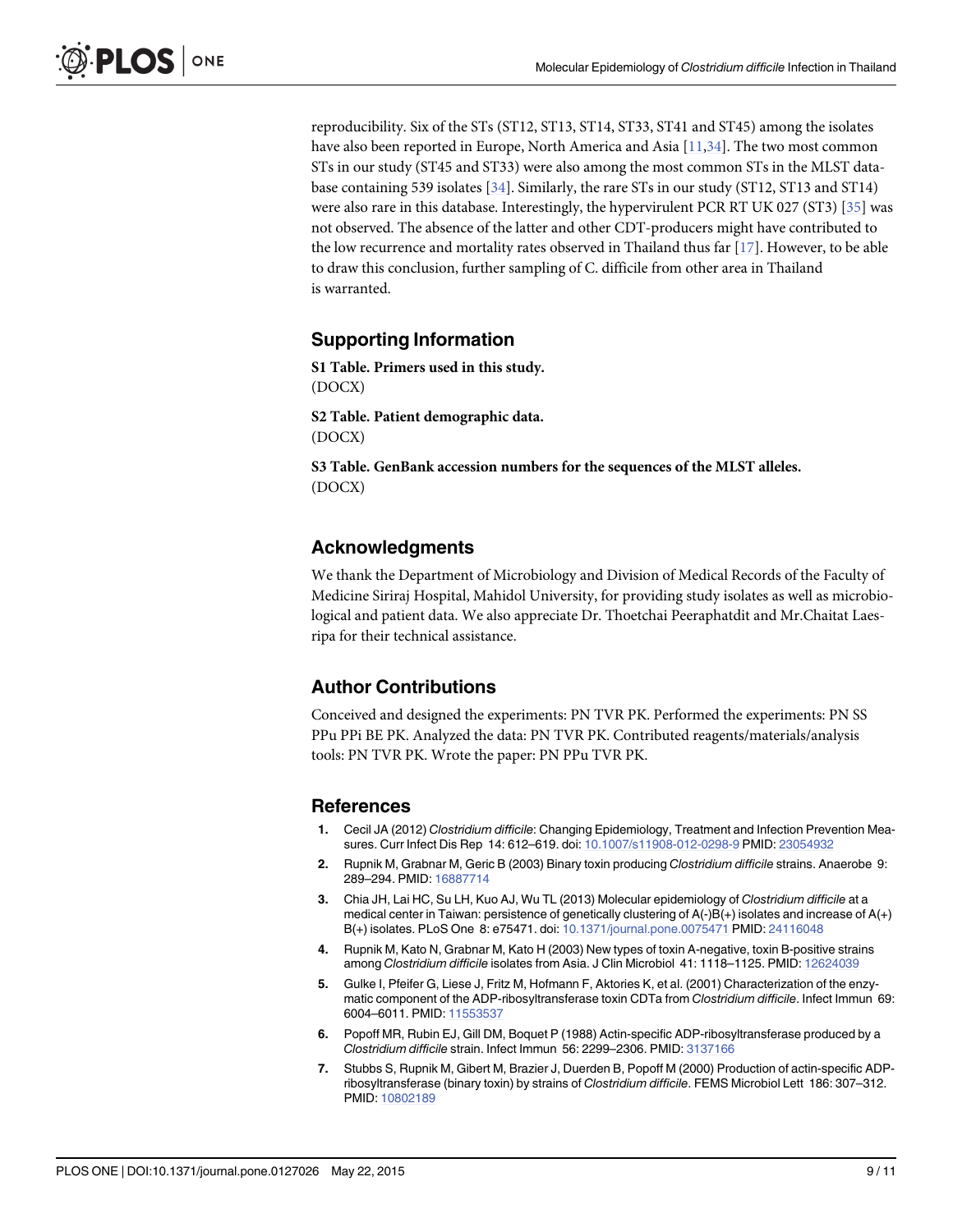- <span id="page-9-0"></span>[8.](#page-1-0) Geric B, Johnson S, Gerding DN, Grabnar M, Rupnik M (2003) Frequency of binary toxin genes among Clostridium difficile strains that do not produce large clostridial toxins. J Clin Microbiol 41: 5227–5232. PMID: [14605169](http://www.ncbi.nlm.nih.gov/pubmed/14605169)
- [9.](#page-1-0) Stewart DB, Berg A, Hegarty J (2013) Predicting recurrence of C. difficile colitis using bacterial virulence factors: binary toxin is the key. J Gastrointest Surg 17: 118–124; discussion p 124–115. doi: [10.](http://dx.doi.org/10.1007/s11605-012-2056-6) [1007/s11605-012-2056-6](http://dx.doi.org/10.1007/s11605-012-2056-6) PMID: [23086451](http://www.ncbi.nlm.nih.gov/pubmed/23086451)
- [10.](#page-1-0) Kuijper EJ, van den Berg RJ, Brazier JS (2009) Comparison of molecular typing methods applied to Clostridium difficile. Methods Mol Biol 551: 159–171. doi: [10.1007/978-1-60327-999-4\\_13](http://dx.doi.org/10.1007/978-1-60327-999-4_13) PMID: [19521874](http://www.ncbi.nlm.nih.gov/pubmed/19521874)
- [11.](#page-1-0) Lemee L, Pons JL (2010) Multilocus sequence typing for Clostridium difficile. Methods Mol Biol 646: 77–90. doi: [10.1007/978-1-60327-365-7\\_6](http://dx.doi.org/10.1007/978-1-60327-365-7_6) PMID: [20597004](http://www.ncbi.nlm.nih.gov/pubmed/20597004)
- [12.](#page-1-0) Griffiths D, Fawley W, Kachrimanidou M, Bowden R, Crook DW, Fung R, et al. (2010) Multilocus sequence typing of Clostridium difficile. J Clin Microbiol 48: 770–778. doi: [10.1128/JCM.01796-09](http://dx.doi.org/10.1128/JCM.01796-09) PMID: [20042623](http://www.ncbi.nlm.nih.gov/pubmed/20042623)
- [13.](#page-1-0) Gouliouris T, Brown NM, Aliyu SH (2011) Prevention and treatment of Clostridium difficile infection. Clin Med 11: 75–79. PMID: [21404793](http://www.ncbi.nlm.nih.gov/pubmed/21404793)
- [14.](#page-1-0) Noren T, Alriksson I, Akerlund T, Burman LG, Unemo M (2010) In vitro susceptibility to 17 antimicrobials of clinical Clostridium difficile isolates collected in 1993–2007 in Sweden. Clin Microbiol Infect 16: 1104–1110. doi: [10.1111/j.1469-0691.2009.03048.x](http://dx.doi.org/10.1111/j.1469-0691.2009.03048.x) PMID: [19732094](http://www.ncbi.nlm.nih.gov/pubmed/19732094)
- [15.](#page-1-0) Wongwanich S, Ramsiri S, Vanasin B, Khowsaphit P, Tantipatayangkul P, Phan-urai R (1990) Clostridium difficile associated disease in Thailand. Southeast Asian J Trop Med Public Health 21: 367–372. PMID: [2075479](http://www.ncbi.nlm.nih.gov/pubmed/2075479)
- [16.](#page-1-0) Pupaibool J, Khantipong M, Suankratay C (2008) A study of Clostridium difficile-associated disease at King Chulalongkorn Memorial Hospital, Thailand. J Med Assoc Thai 91: 37–43. PMID: [18386542](http://www.ncbi.nlm.nih.gov/pubmed/18386542)
- [17.](#page-1-0) Thipmontree W, Kiratisin P, Manatsathit S, Thamlikitkul V (2011) Epidemiology of suspected Clostridium difficile-associated hospital-acquired diarrhea in hospitalized patients at Siriraj Hospital. J Med Assoc Thai 94 Suppl 1: S207–216. PMID: [21721449](http://www.ncbi.nlm.nih.gov/pubmed/21721449)
- [18.](#page-2-0) Yan Q, Zhang J, Chen C, Zhou H, Du P, Cui Z, et al. (2013) Multilocus sequence typing (MLST) analysis of 104 Clostridium difficile strains isolated from China. Epidemiol Infect 141: 195–199. doi: [10.](http://dx.doi.org/10.1017/S0950268812000453) [1017/S0950268812000453](http://dx.doi.org/10.1017/S0950268812000453) PMID: [22475233](http://www.ncbi.nlm.nih.gov/pubmed/22475233)
- [19.](#page-2-0) Liao CH, Ko WC, Lu JJ, Hsueh PR (2012) Characterizations of clinical isolates of clostridium difficile by toxin genotypes and by susceptibility to 12 antimicrobial agents, including fidaxomicin (OPT-80) and rifaximin: a multicenter study in Taiwan. Antimicrob Agents Chemother 56: 3943–3949. doi: [10.1128/](http://dx.doi.org/10.1128/AAC.00191-12) [AAC.00191-12](http://dx.doi.org/10.1128/AAC.00191-12) PMID: [22508299](http://www.ncbi.nlm.nih.gov/pubmed/22508299)
- [20.](#page-2-0) EUCAST (2013) Breakpoint tables for interpretation of MICs and zone diameters (Version 3.1). The European Committee on Antimicrobial Susceptibility Testing.
- [21.](#page-2-0) Persson S, Torpdahl M, Olsen KE (2008) New multiplex PCR method for the detection of Clostridium difficile toxin A (tcdA) and toxin B (tcdB) and the binary toxin (cdtA/cdtB) genes applied to a Danish strain collection. Clin Microbiol Infect 14: 1057–1064. doi: [10.1111/j.1469-0691.2008.02092.x](http://dx.doi.org/10.1111/j.1469-0691.2008.02092.x) PMID: [19040478](http://www.ncbi.nlm.nih.gov/pubmed/19040478)
- [22.](#page-2-0) Kato N, Ou CY, Kato H, Bartley SL, Brown VK, Dowell VR Jr., et al. (1991) Identification of toxigenic Clostridium difficile by the polymerase chain reaction. J Clin Microbiol 29: 33–37. PMID: [1993763](http://www.ncbi.nlm.nih.gov/pubmed/1993763)
- [23.](#page-2-0) Stubbs SL, Brazier JS, O'Neill GL, Duerden BI (1999) PCR targeted to the 16S-23S rRNA gene intergenic spacer region of Clostridium difficile and construction of a library consisting of 116 different PCR ribotypes. J Clin Microbiol 37: 461–463. PMID: [9889244](http://www.ncbi.nlm.nih.gov/pubmed/9889244)
- [24.](#page-3-0) Fawley WN, Parnell P, Verity P, Freeman J, Wilcox MH (2005) Molecular epidemiology of endemic Clostridium difficile infection and the significance of subtypes of the United Kingdom epidemic strain (PCR ribotype 1). J Clin Microbiol 43: 2685–2696. PMID: [15956384](http://www.ncbi.nlm.nih.gov/pubmed/15956384)
- [25.](#page-3-0) Hall T (1999) BioEdit: a user-friendly biological sequence alignment editor and analysis program for Windows 95/98/NT. Nucl Acids Symp Ser 41: 95–98.
- [26.](#page-7-0) Bouza E, Burillo A, Munoz P (2006) Antimicrobial therapy of Clostridium difficile-associated diarrhea. Med Clin North Am 90: 1141-1163. PMID: [17116441](http://www.ncbi.nlm.nih.gov/pubmed/17116441)
- [27.](#page-7-0) Pant C, Deshpande A, Altaf MA, Minocha A, Sferra TJ (2013) Clostridium difficile infection in children: a comprehensive review. Curr Med Res Opin.
- [28.](#page-7-0) Erikstrup LT, Danielsen TK, Hall V, Olsen KE, Kristensen B, Kahlmeter G, et al. (2012) Antimicrobial susceptibility testing of Clostridium difficile using EUCAST epidemiological cut-off values and disk diffusion correlates. Clin Microbiol Infect 18: E266–272. doi: [10.1111/j.1469-0691.2012.03907.x](http://dx.doi.org/10.1111/j.1469-0691.2012.03907.x) PMID: [22672504](http://www.ncbi.nlm.nih.gov/pubmed/22672504)